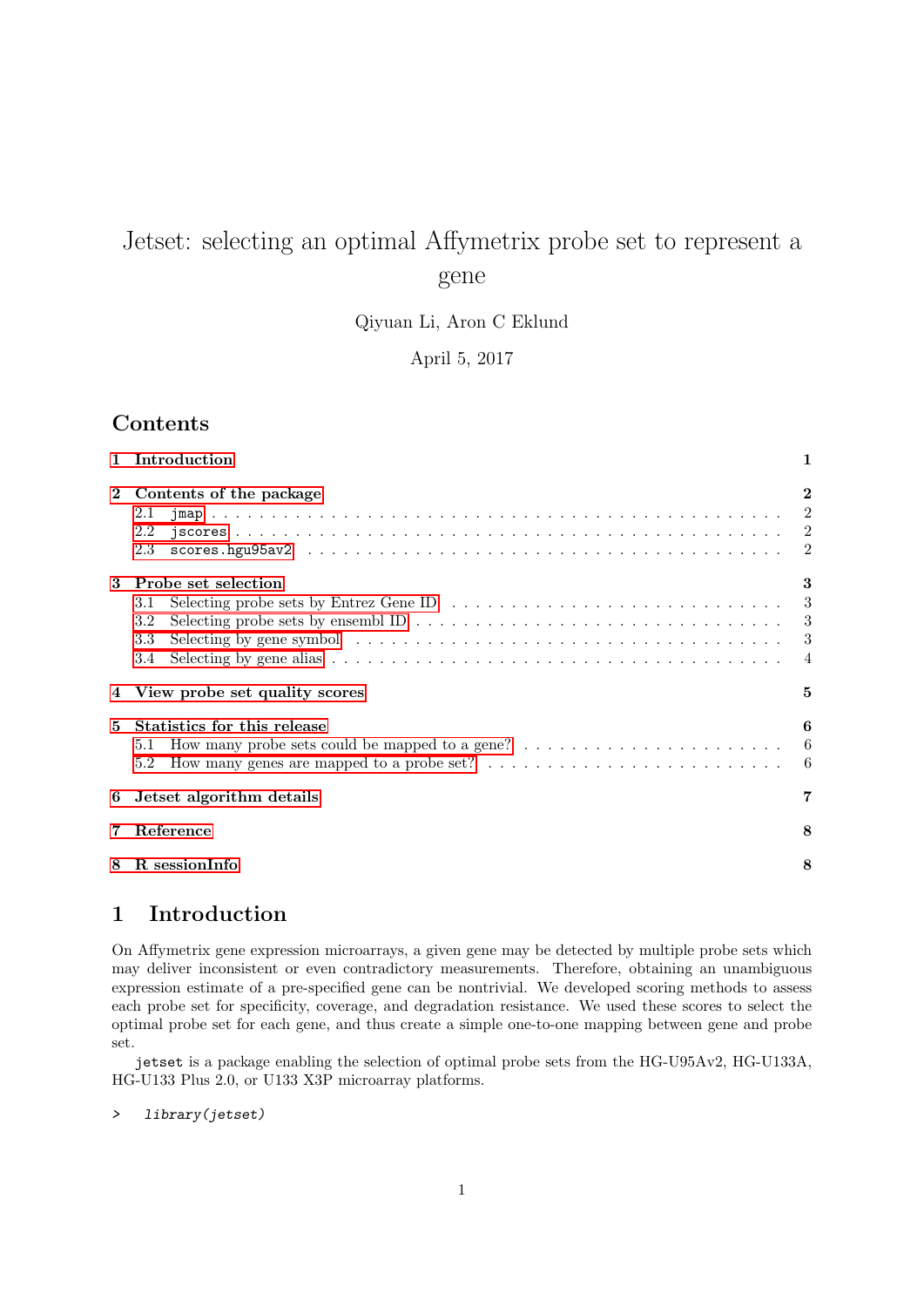### <span id="page-1-0"></span>2 Contents of the package

The jetset package contains the following objects:

```
> ls("package:jetset")
[1] "jmap" "jscores" "scores.hgu133a"
[4] "scores.hgu133plus2" "scores.hgu95av2" "scores.u133x3p"
```
The functions jmap and jscores are the intended user-level interface, and scores.\* are data sets that support these functions.

#### <span id="page-1-1"></span> $2.1$  jmap

jmap is a function that returns the best probe sets matching a list of Entrez GeneIDs, gene symbols, or gene aliases.

#### <span id="page-1-2"></span>2.2 jscores

jscores is a function that returns the jetset scores for all probe sets matching a list of Entrez GeneIDs, gene symbols, aliases, or ensembl IDs.

#### <span id="page-1-3"></span>2.3 scores.hgu95av2

scores.hgu95av2 is a data frame with Entrez IDs and pre-calculated quality control scores for each probe set ID. All scores range from 0 to 1, and a higher score indicates better (predicted) performance.

> head(scores.hgu95av2)

|               |    |       |      | nProbes EntrezID process specificity coverage |    |
|---------------|----|-------|------|-----------------------------------------------|----|
| 33323_r_at    | 16 | 2810  | 56.5 |                                               |    |
| 32166_at      | 16 | 7094  | 57.0 |                                               | 1. |
| $38751$ _i_at | 14 | 521   | 60.5 | 1                                             | 1. |
| 34243_i_at    | 14 | 26013 | 64.5 | 1.                                            | 1. |
| 37941 at      | 16 | 4606  | 66.0 | 1                                             | 1  |
| 34244_r_at    | 16 | 26013 | 67.0 |                                               | 1. |

- The Entrez GeneID ( $Entropy$ ) is a unique gene identifier. Note: as in other Bioconductor packages, the GeneID is stored as type character.
- The processivity requirement (*process*) is the number of consecutive bases that must be synthesized to generate a target that can be detected by the probe set.
- The specificity score is the fraction of the probes in a probe set that are likely to detect the targeted gene and unlikely to detect other genes.
- The *coverage* score is the fraction of the splice isoforms belonging to the targeted gene that are detected by the probe set.

Note that the robustness score and overall score are not stored in this data; instead these scores are calculated on-the-fly when the score data is retrieved using jscores.

- The robustness score (*robust*) is intended to quantify robustness against transcript degradation. The robustness score uses the processivity requirement to estimate the signal intensity of a probe set, relative to the ideal case of perfect processivity.
- The overall score is the product of the specificity score, coverage score, and robustness score.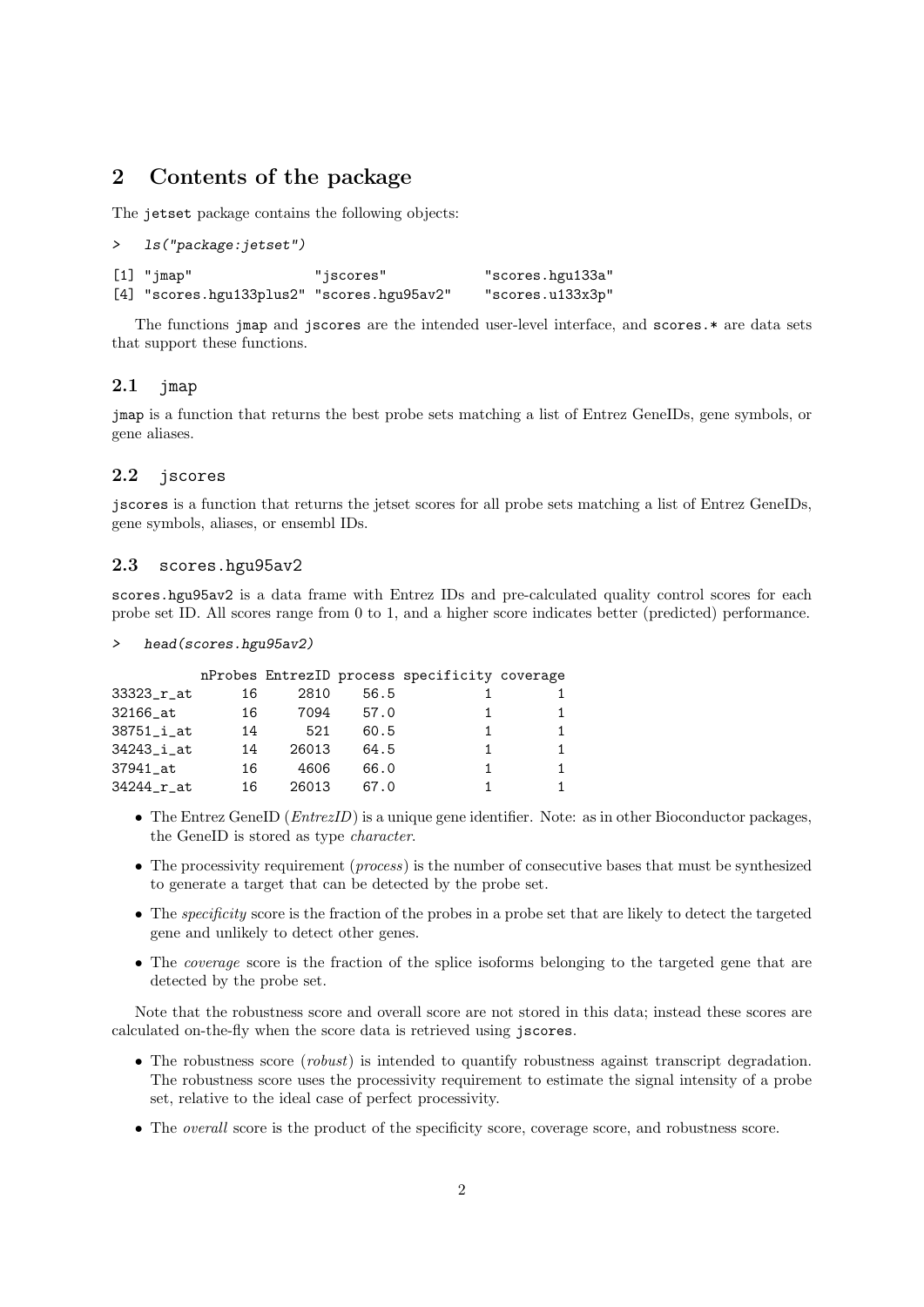### <span id="page-2-0"></span>3 Probe set selection

A typical application of the jetset packages is to identify probe sets corresponding to a published list of genes.

#### <span id="page-2-1"></span>3.1 Selecting probe sets by Entrez Gene ID

The Entrez GeneID is an unambiguous way to specify a gene; however the numeric ID is not particularly descriptive, which may explain why this is not commonly provided in publications.

```
> jmap('hgu95av2', eg = "2099")
     2099
"1681_at"
> jmap('hgu133a', eg = "2099")
      2099
"205225_at"
> jmap('hgu133plus2', eg = "2099")
       2099
"205225_at"
> jmap('u133x3p', eg = "2099")
            2099
"g4503602_3p_at"
```
Entrez GeneID 2099 corresponds to the estrogen receptor (ESR1) gene, which is an important indicator of breast cancer phenotype.

#### <span id="page-2-2"></span>3.2 Selecting probe sets by ensembl ID

The ensembl ID is another unambiguous way to specify a gene.

```
> jmap('hgu95av2', ensembl = "ENSG00000091831")
ENSG00000091831
     "1681_at"
> jmap('hgu133a', ensembl = "ENSG00000091831")
```
ENSG00000091831 "205225\_at"

#### <span id="page-2-3"></span>3.3 Selecting by gene symbol

Often, we know the official HUGO gene symbols, and want the corresponding probe sets.

```
> jmap('hgu133a', symbol = c("ESR1", "ERBB2", "AURKA"))
       ESR1 ERBB2 AURKA
```
"205225\_at" "216836\_s\_at" "208079\_s\_at"

Unfortunately, the gene symbol for a given gene can change. Furthermore, in rare cases a HUGO gene symbol can correspond to two distinct genes.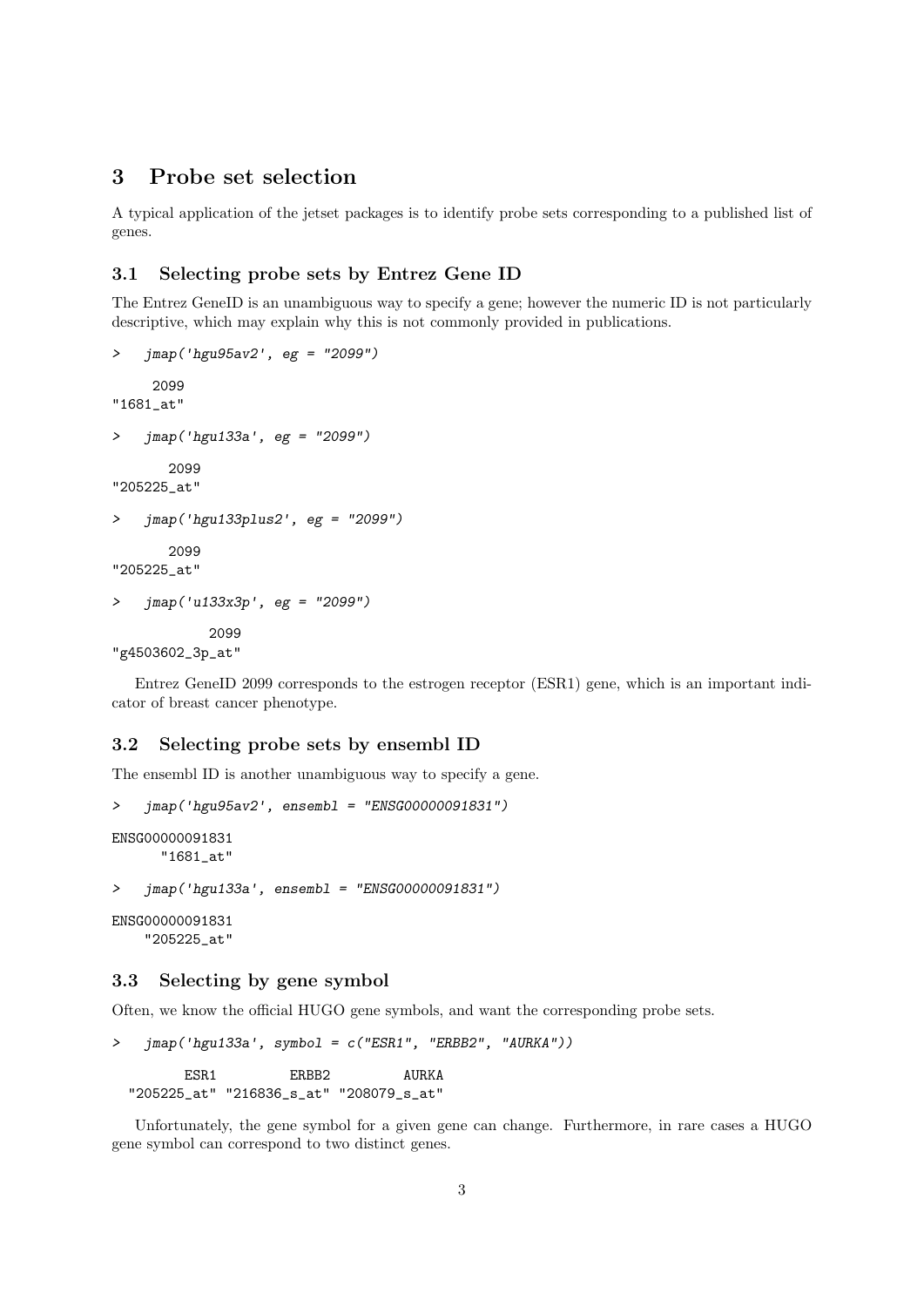# <span id="page-3-0"></span>3.4 Selecting by gene alias

If we have gene symbols, but they are not the official symbols, the gene aliases might be useful.

> jmap('u133x3p', alias = c("P53", "HER-2", "K-RAS"))

| P53 | $HER-2$                                   | $K-RAS$ |
|-----|-------------------------------------------|---------|
|     | "g8400737_3p_at" "Hs.323910.2.A1_3p_a_at" | ΝA      |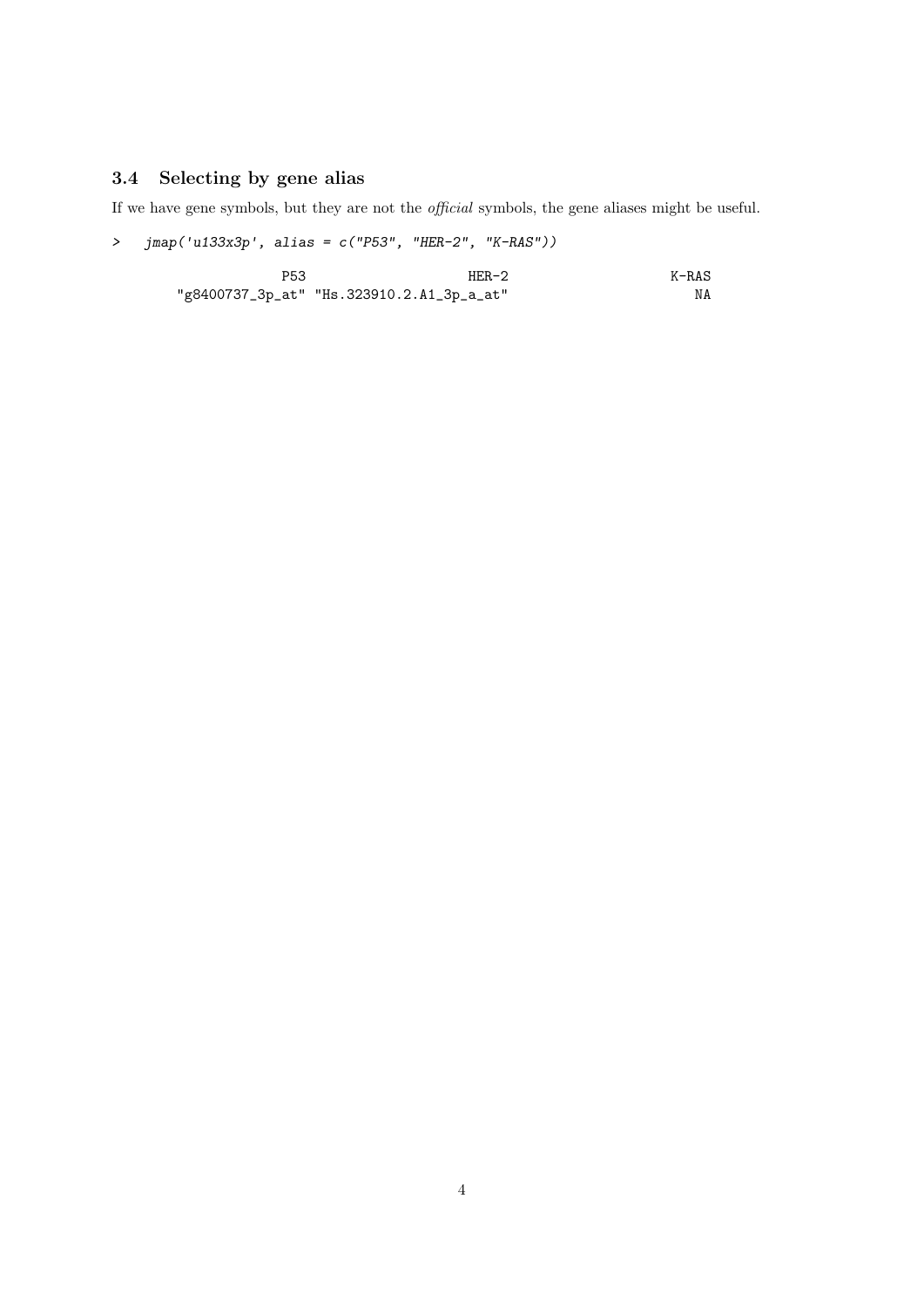### <span id="page-4-0"></span>4 View probe set quality scores

We might want to compare quality scores for all probe sets corresponding to a gene of interest. For this example, the STAT1 gene is used because it is detected by several probe sets.

```
> jscores('hgu95av2', symbol = 'STAT1')
```

|                                                          |                                 |                       | nProbes EntrezID process specificity coverage |                 |
|----------------------------------------------------------|---------------------------------|-----------------------|-----------------------------------------------|-----------------|
| 32860_g_at                                               | 16                              | 6772 303.0            |                                               | 0.750 0.8333333 |
| AFFX-HUMISGF3A/M97935_3_at                               | 20                              | 6772 368.0            |                                               | 0.800 0.8333333 |
| 32859_at                                                 | 16                              | 6772 74.5             |                                               | 1.000 0.1666667 |
| AFFX-HUMISGF3A/M97935_MB_at                              | 20                              | 6772 1441.0           |                                               | 0.800 0.8333333 |
| 33339_g_at                                               | 16                              | 6772 1927.0           |                                               | 0.750 1.0000000 |
| AFFX-HUMISGF3A/M97935_MA_at                              | 20   6772  2499.0               |                       |                                               | 0.950 1.0000000 |
| 33338_at                                                 |                                 | 16 6772 2055.0        |                                               | 0.875 0.5000000 |
| AFFX-HUMISGF3A/M97935_5_at                               |                                 | 20   6772  3678.0     |                                               | 0.850 1.0000000 |
|                                                          |                                 | robust overall symbol |                                               |                 |
| 32860_g_at                                               | 0.603251371  0.377032107  STAT1 |                       |                                               |                 |
| AFFX-HUMISGF3A/M97935_3_at 0.541265689 0.360843793 STAT1 |                                 |                       |                                               |                 |
| 32859_at                                                 | 0.883141136  0.147190189        |                       | STAT1                                         |                 |
| AFFX-HUMISGF3A/M97935_MB_at 0.090385603 0.060257069      |                                 |                       | STAT1                                         |                 |
| 33339_g_at                                               | 0.040181603  0.030136202        |                       | STAT1                                         |                 |
| AFFX-HUMISGF3A/M97935_MA_at 0.015475848 0.014702055      |                                 |                       | STAT1                                         |                 |
| 33338_at                                                 |                                 |                       | STAT1                                         |                 |
| AFFX-HUMISGF3A/M97935_5_at  0.002165478  0.001840657     |                                 |                       | STAT1                                         |                 |

Note that the probe sets are sorted by decreasing overall score. We can confirm that jmap returns the probe set with the highest overall score:

```
> jmap('hgu95av2', symbol = 'STAT1')
```

```
STAT1
"32860_g_at"
```
We can also retrieve quality scores for all probesets:

```
> allscores <- jscores('hgu95av2')
> str(allscores)
'data.frame': 12625 obs. of 8 variables:
$ nProbes : int 16 16 14 14 16 16 14 16 16 16 ...
$ EntrezID : chr "2810" "7094" "521" "26013" ...
$ process : num 56.5 57 60.5 64.5 66 67 70.5 71 74.5 79 ...
$ specificity: num 1 1 1 1 1 1 1 1 1 1 ...
$ coverage : num 1 1 1 1 1 1 1 1 1 1 ...
$ robust : num 0.91 0.909 0.904 0.898 0.896 ...
$ overall : num 0.91 0.909 0.904 0.898 0.896 ...
$ symbol : chr "SFN" "TLN1" "ATP5I" "L3MBTL1" ...
- attr(*, "version.Refseq")= chr "2017-04-04"
- attr(*, "version.org.Hs.eg.db")= chr "3.4.0"
```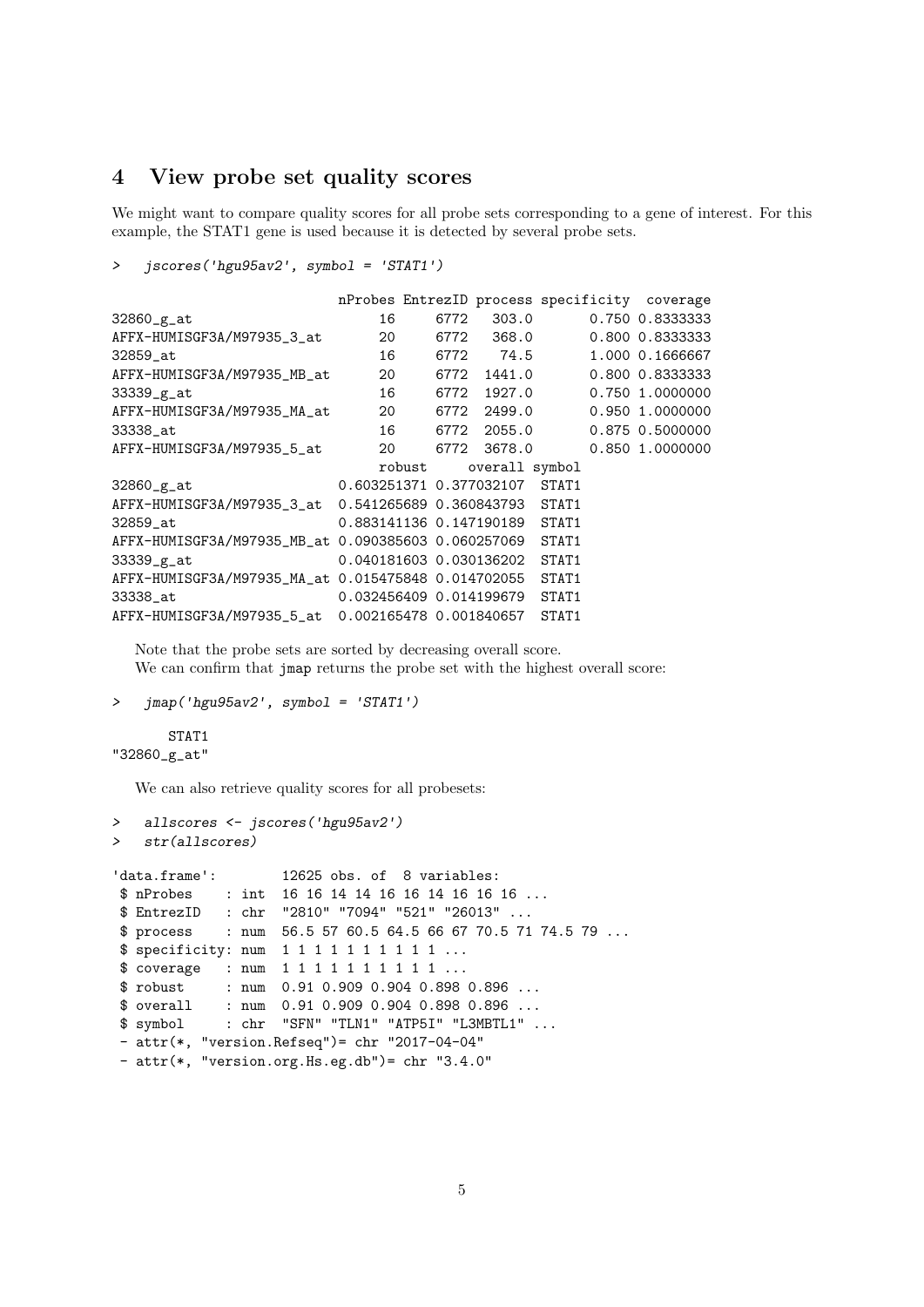# <span id="page-5-0"></span>5 Statistics for this release

### <span id="page-5-1"></span>5.1 How many probe sets could be mapped to a gene?

```
> table(!is.na(scores.hgu95av2$EntrezID))
FALSE TRUE
1763 10862
> table(!is.na(scores.hgu133a$EntrezID))
FALSE TRUE
3808 18475
> table(!is.na(scores.hgu133plus2$EntrezID))
FALSE TRUE
17966 36709
> table(!is.na(scores.u133x3p$EntrezID))
FALSE TRUE
21821 39538
```
### <span id="page-5-2"></span>5.2 How many genes are mapped to a probe set?

```
> length(na.omit(unique(scores.hgu95av2$EntrezID)))
```
[1] 8524

```
> length(na.omit(unique(scores.hgu133a$EntrezID)))
```
[1] 12298

```
> length(na.omit(unique(scores.hgu133plus2$EntrezID)))
```
[1] 20517

```
> length(na.omit(unique(scores.u133x3p$EntrezID)))
```
[1] 20406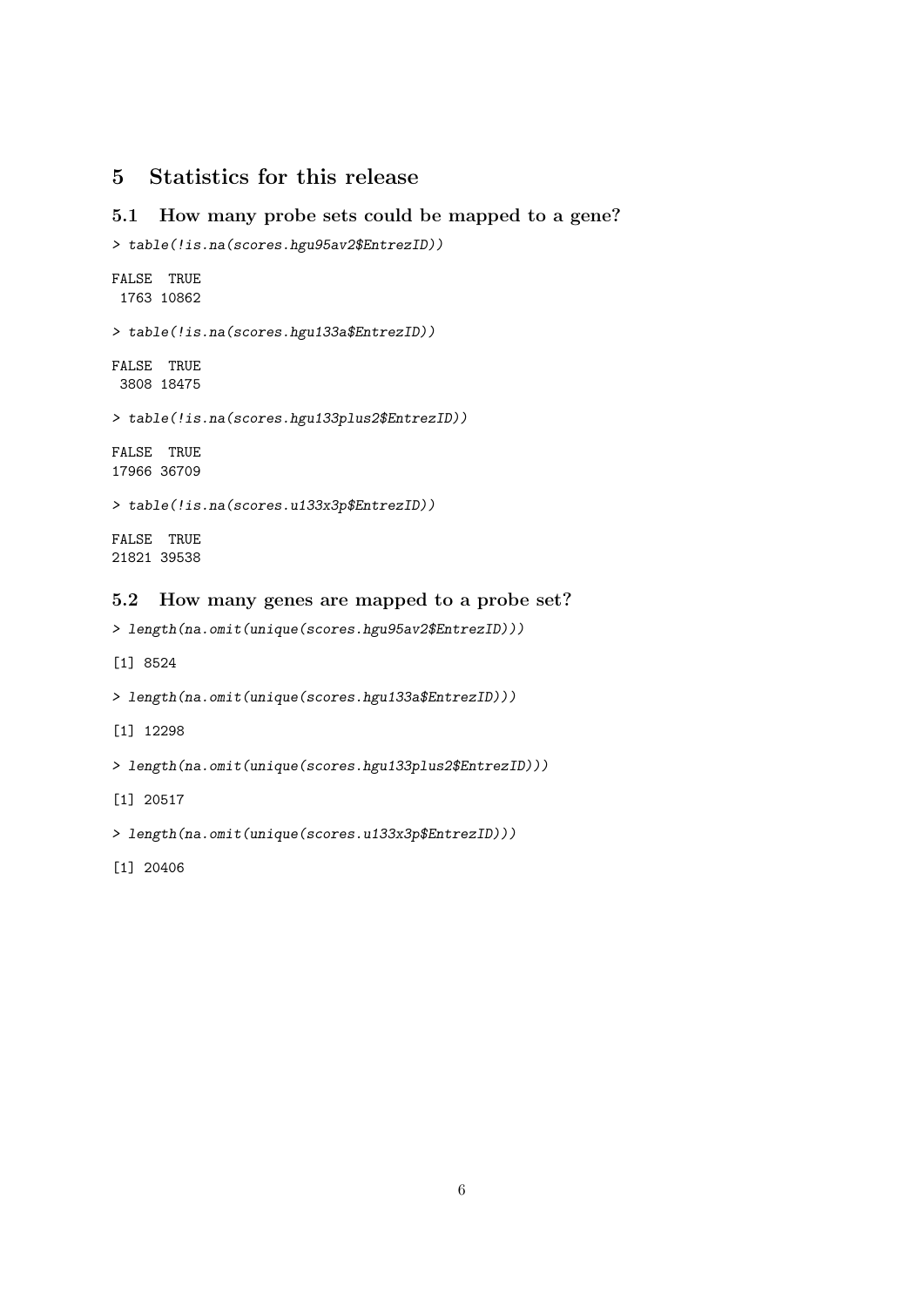### <span id="page-6-0"></span>6 Jetset algorithm details

We downloaded probe sequences corresponding to four human gene expression microarrays from Affymetrix: U95Av2, U133A, U133 Plus 2.0, and X3P. We used NCBI BLASTN to search the 25-base probe sequences for matches to the Refseq human RNA database (Pruitt, et al., 2005). The BLASTN search was run with the default parameters, except that filtering was turned off, the word size was set to 8 to increase sensitivity, and the expectation value was set to 1 to reduce output size.

blastall -p blastn -d refseq.human.rna -i probe.hgu133a.fa -o hgu133a.refseq.20110817.bls -F F -m 8 -e 1 -W 8 -a 8

We used the alignment score (bit score) between each probe and cDNA as an indication of probe sensitivity. We defined three levels of alignment: a strong alignment has a score between 48 and 51, indicating that at least 24 bases are identical and that the probe is very likely to detect the target. A moderate alignment has a score between 32 and 47, corresponding to an uninterrupted alignment of length 16 to 23 bases; the probe may or may not respond to the target. A weak alignment has a score less than 32 and is unlikely to respond to the target.

Specificity. A probe was considered to specifically detect a given gene if it aligned strongly to at least one transcript of the gene, but did not have a strong or moderate alignment to a transcript from another gene. The gene specifically detected by the largest number of probes in a probe set was considered the targeted gene of the probe set. We defined the specificity score  $S<sub>s</sub>$  of a probe set as the fraction of its probes that specifically detect the targeted gene.

Coverage. A transcript of the targeted gene was considered detected by a probe set if the transcript has a strong alignment to the majority of the probes in the probe set. The coverage score  $S_c$  of a probe set is defined as the fraction of all transcripts belonging to the targeted gene that are detected by the probe set.

Robustness. The processivity requirement for a probe-transcript alignment is the number of bases between the 5' end of the alignment and the 3' end of the transcript sequence; this corresponds to the length of labeled target that must be synthesized by in vitro transcription to reach the query region. The overall processivity requirement  $N$  of a probe set is the median processivity requirement for all strong alignments between probes in the probe set and transcripts in the targeted gene. We define the robustness score  $S_r$  of a probe set as the probability that synthesis of the target up to the processivity requirement is achieved without interruption:  $S_r = (1 - p)^n$ 

Here, p is the probability of the IVT synthesis being interrupted at each base, due to either transcript degradation or lack of enzyme processivity. The value of p is likely to be variable in clinical specimens, but for simplicity we use a value corresponding to the manufacturer's design criteria: 1/300 for the X3P array, or 1/600 for the other arrays.

**Overall score.** We define the overall score  $S<sub>o</sub>$  as the product of the three scores described above:  $S_o = S_s * S_c * S_r$ 

For a given gene, the probe set targeting this gene with the highest overall score is selected to represent the gene.